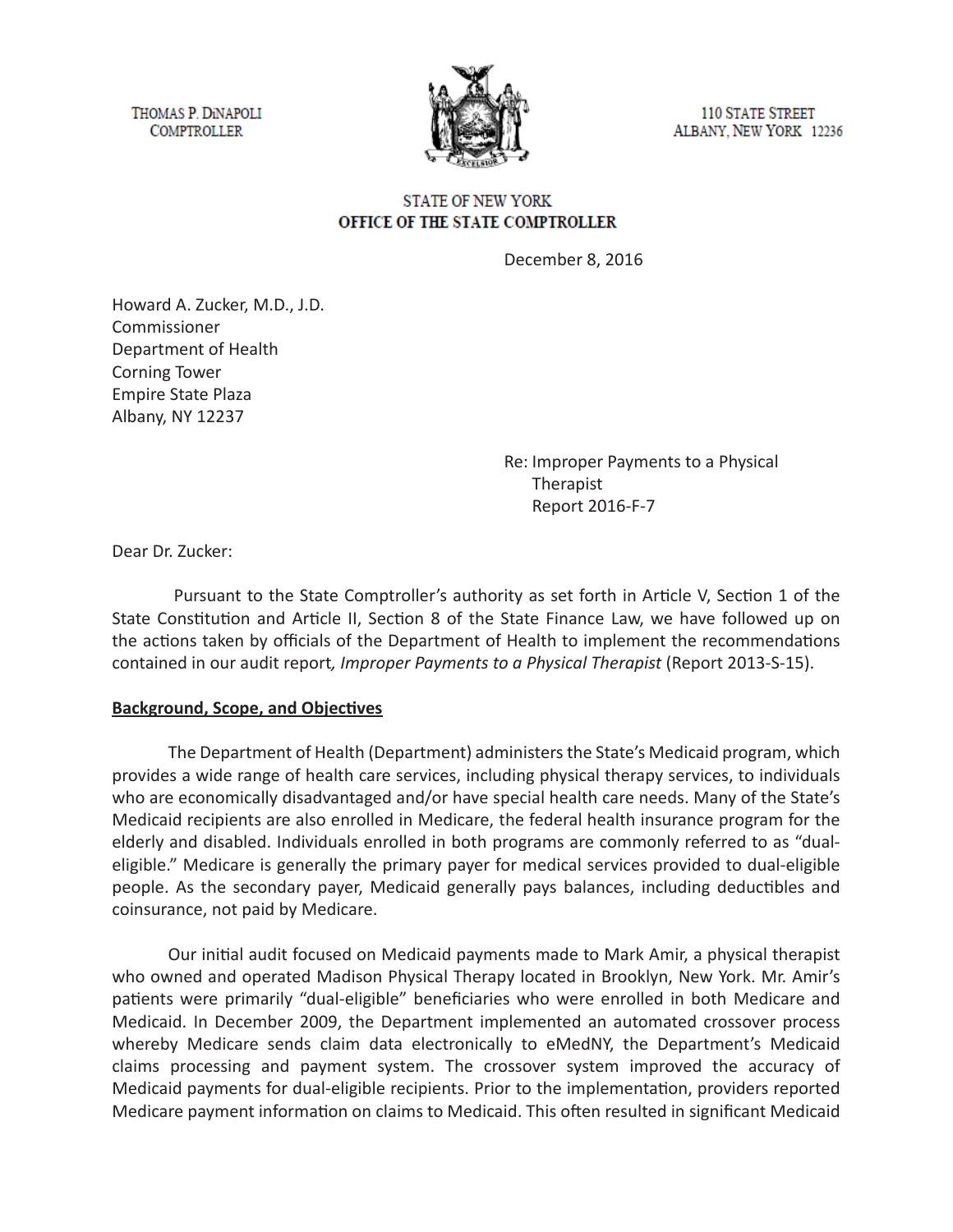overpayments when providers misreported pertinent Medicare claim payment data. Despite the implementation of the new system, providers, including Mark Amir, were still able to report Medicare payment information directly to Medicaid instead of using the crossover system.

We issued our initial audit report on December 15, 2014. The audit objectives were to determine whether Mark Amir billed Medicaid in accordance with its policies and guidelines and whether Medicaid made improper payments. The audit covered the period April 1, 2010 through September 30, 2013. During this period, Medicaid paid Mr. Amir \$305,215. Our initial audit found that Medicaid overpaid Mr. Amir \$146,225 for 3,837 claims that were submitted to the Medicaid program with incorrect Medicare payment information. Auditors determined he avoided Medicaid's automated claims processing controls by submitting Medicare claims using the National Provider Identifier (NPI) for his group practice and the related Medicaid claims using his NPI as an individual provider. Specifically, his practice billed the Medicare program as "Madison Physical Therapy" and the Medicaid program as "Dr. Mark Amir." Madison Physical Therapy was not enrolled as a Medicaid provider and Dr. Mark Amir was not enrolled as a Medicare provider. Because the provider did not comply with certain regulations and administrative procedures, the claims did not trigger the automated crossover system. In addition, our audit questioned the propriety of 5,634 claims totaling \$158,990 because Mr. Amir submitted claims – as an individual provider using his NPI – for services rendered by other clinicians working for Madison Physical Therapy. We recommended that the Department review the improper claims and recover Medicaid overpayments.

The objective of our follow-up was to assess the extent of implementation, as of September 8, 2016, of the two recommendations included in our initial audit report.

## **Summary Conclusions and Status of Audit Recommendations**

Department officials made some progress implementing the recommendations we made in the initial audit report. Their efforts included certain steps to recover \$116,298 in overpayments made to Mr. Amir. However, at the time we completed our follow-up fieldwork, none of the overpayments were actually recovered, and additional actions are still needed. Of the initial report's two audit recommendations, one was partially implemented and one was not implemented.

# **Follow-Up Observations**

## **Recommendation 1**

*Recover Medicaid overpayments totaling \$146,225 for the 3,837 improper claims.*

Status – Partially Implemented

Agency Action – In our initial audit, we reported that Mr. Amir submitted claims with incorrect Medicare payment information. The Office of the Medicaid Inspector General (OMIG) investigates and recovers improper Medicaid payments on behalf of the Department.